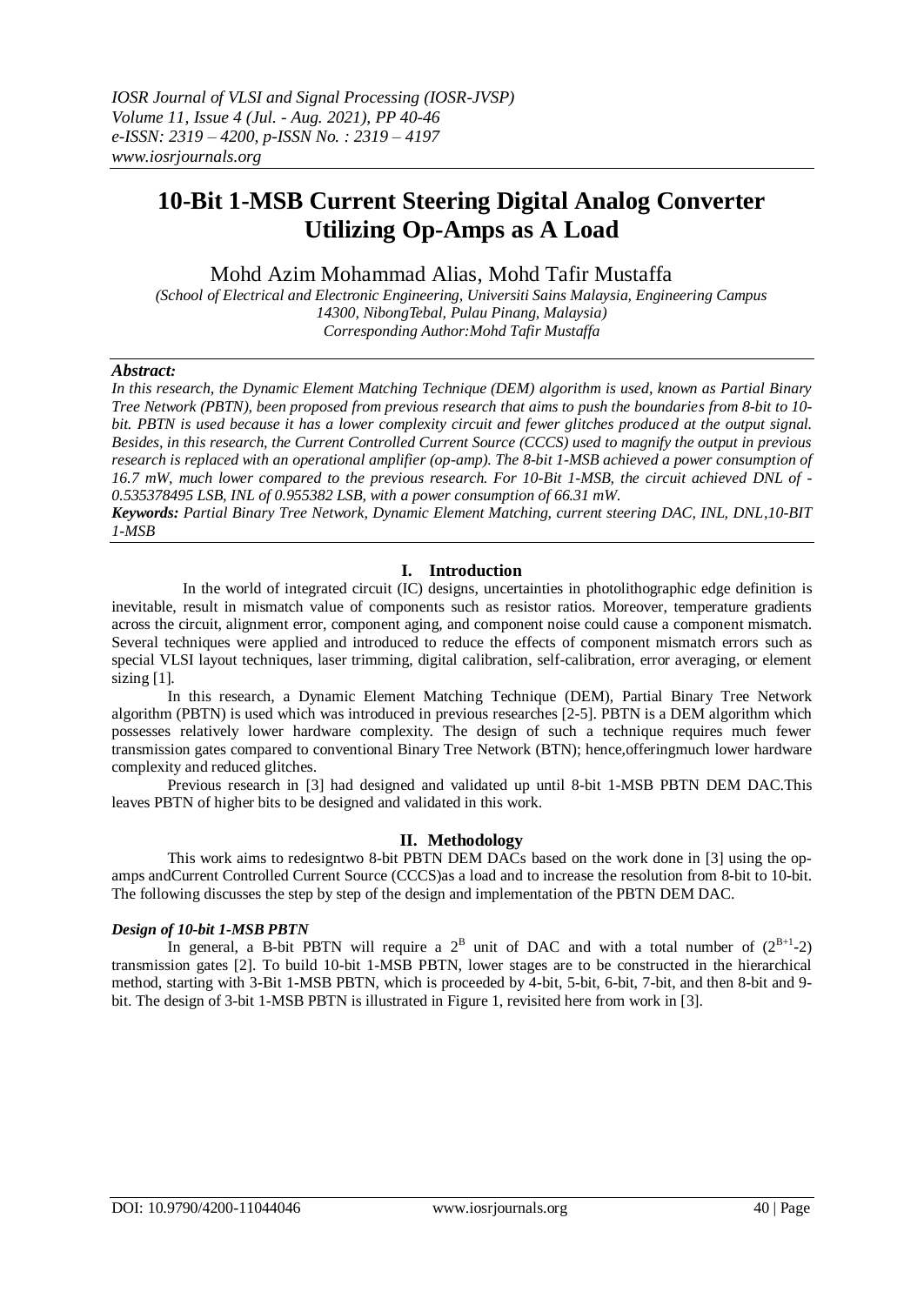

After 3-bit PBTN is established, 4-bit PBTN can be built by connecting two of 3 bit 1-MSB PBTN. The first 3 bits of binary code input was connected to 2 blocks of 3-bit 1-MSB PBTN. LSB X0 of the input bit was connected to 2 extra transmission gates, and its output was connected to output line t3 and t7 as shown in Figure 2. The 10-bit 1-MSB PBTN can be built after 9-bit PBTN is established.



**Figure 2.**4-Bit 1-MSB PBTN [3]

### *Operational Amplifier (Op-amps)*

Op-amps are used in this research to magnify the output current from DAC and to convert it to output voltage. In this work, the output voltage is designed to be 1V. For this purpose, two types of op-amps are used which are transimpedance amplifier (TIA) and inverting amplifier.

Figure 3 shows the configuration of the TIA.TIA is providing simple linear signal processing using an op-amp and a resistor for dissipating current. The current from DAC can be calculated by using Eq. (1) where N is the number of bits and the Vout is derived from Eq. (2). The Eq. (2) is obtained when using Kirchhoff's Current Law (KCL), in which the sum of all currents flowing into a node is zero and by assuming that the opamp is ideal meaning no current flows into the op-amp  $+/-$  inputs [6-7]. The value of the resistor (R) depends on the number of bits of the DAC in which can be calculated by using Eq. (3)as the targeted value for output voltage is 1V.

$$
I = (2N - 1) \times 20uA
$$
  
\n
$$
I + \left(\frac{Vout - 0}{R}\right) = 0
$$
  
\n
$$
Vout = -IR(3)
$$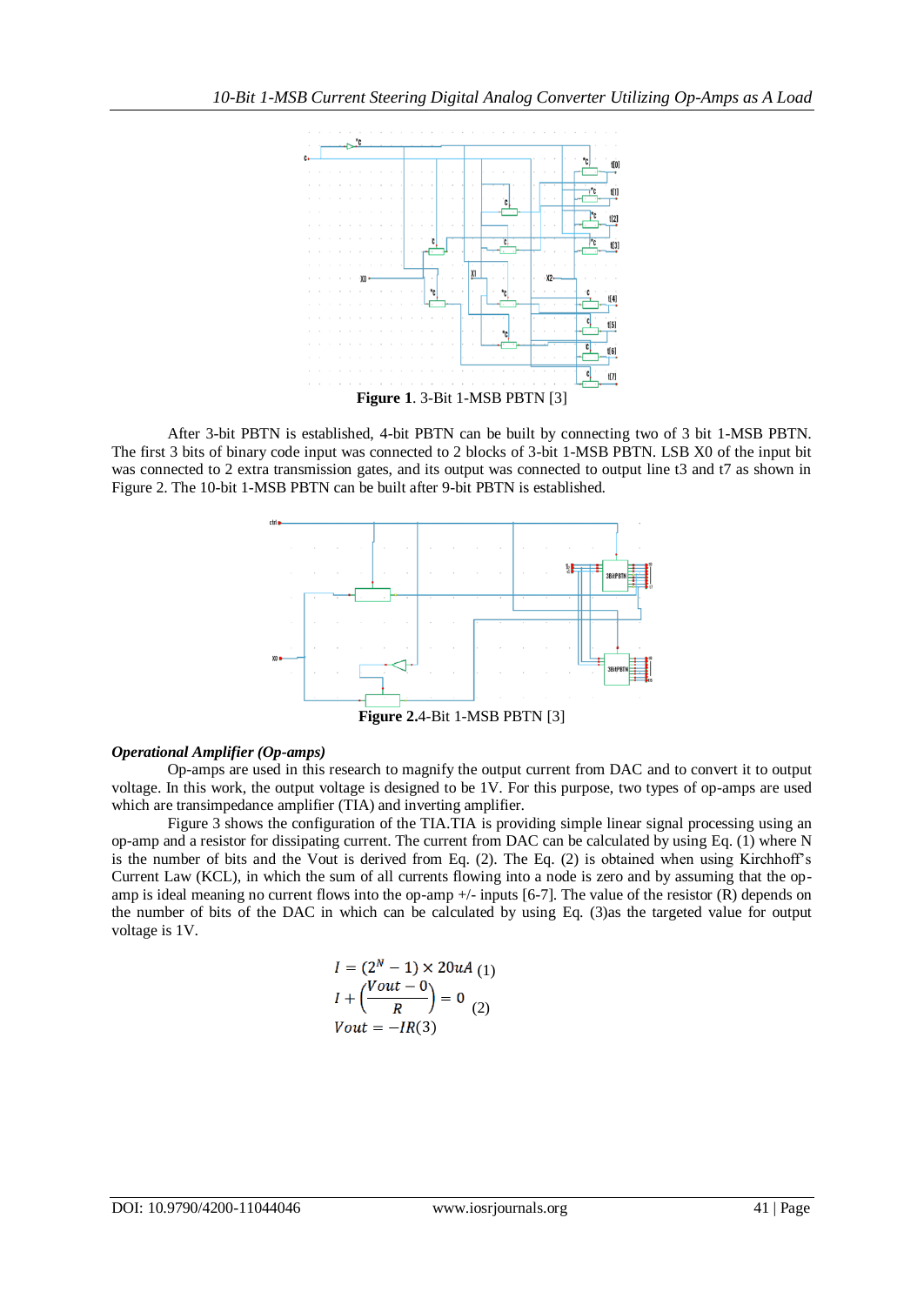

**Figure 3.**Configuration of TIA

Figure 4 shows the configuration of the inverting amplifier. Since the output voltage produced from the TIA is negative, the inverting amplifier is needed to invert the output voltage to be 1V. There are two resistors used in this configuration which are Rin and Rf. The voltage gain of the amplifier can be calculated by using Eq. (4). The voltage gain for this project is set to be -1 so that it will not interrupt the output voltage from TIA. Thus, the values of Rin and Rf are set to be the same 10K ohm as an ideal option. The output voltage, Vout for the PBTN DAC can be calculated by using Eq. (5).



**Figure 4**. Configuration of Inverting Amplifier

# *10-Bit 1-MSB PBTN DEM DAC*

Figure 5 shows the block diagram of 10-Bit PBTN DEM DAC with an input code of X0 to X9 and 1024 current steering DAC. Figure 6 shows the 10-Bit PBTN DEM DAC connection in Cadence. Input X0 to X9 are varied from bits '0000000000' to '1111111111' by using a Vpulse. The Vpulse period of the control bit is set to 256 ms to emulate the random bit. Table I shows the Vpulse period of each input code X0 to X9.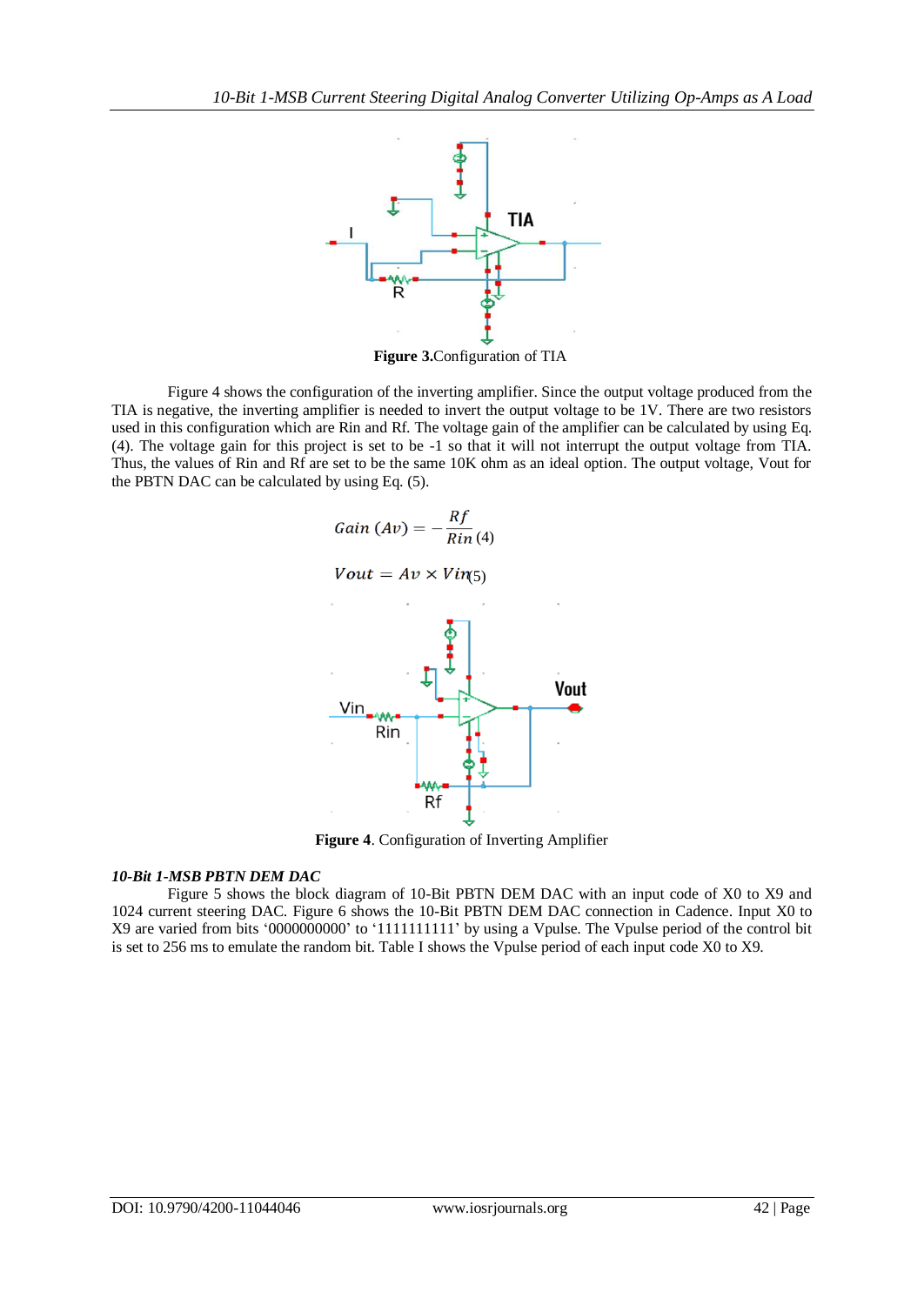

**Figure 5.**Block Diagram of 10-Bit PBTN DEM DAC



**Figure 6.**10-Bit PBTN DEM DAC in Cadence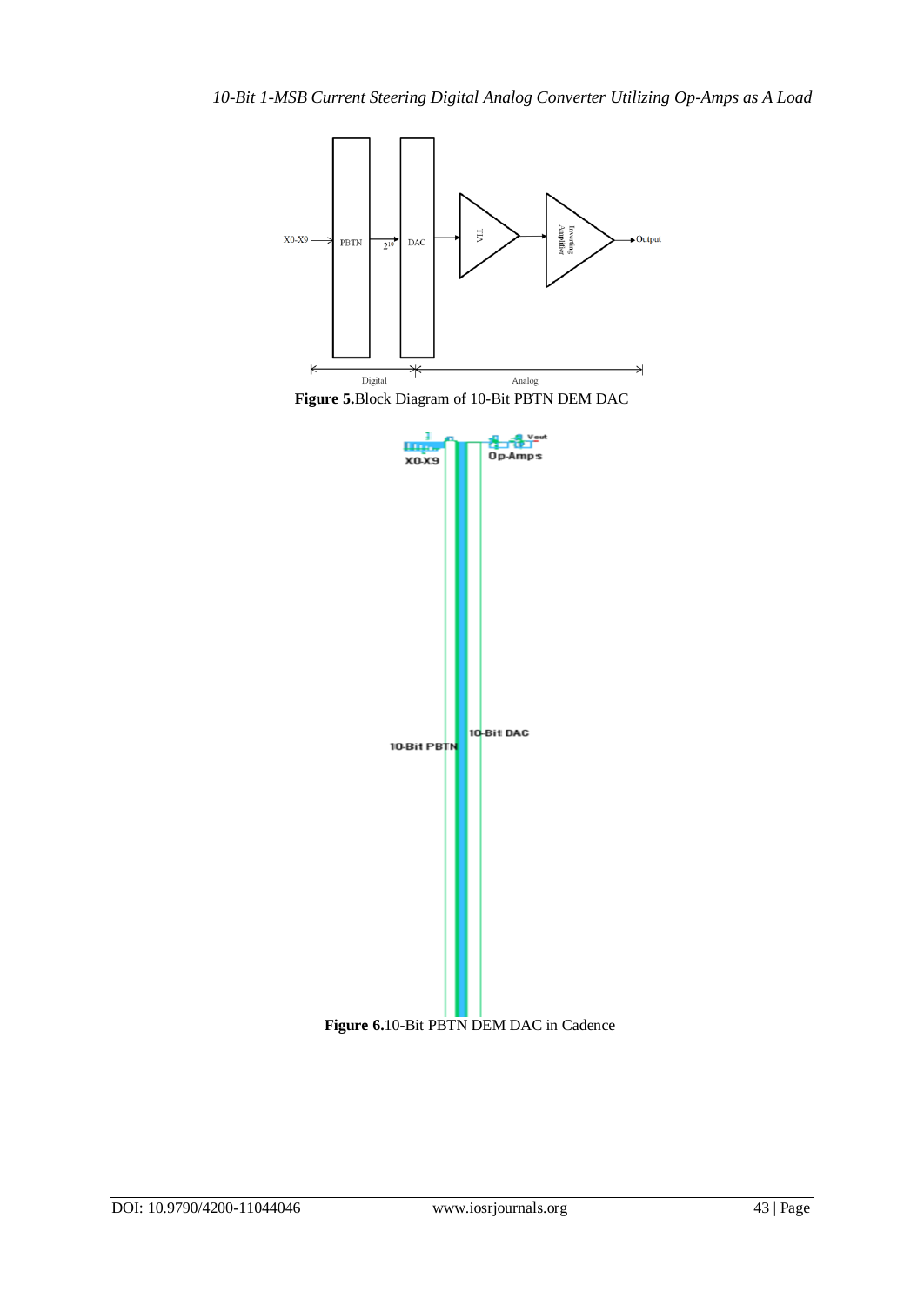| Input code     | Period (ms)    |
|----------------|----------------|
| X0             |                |
| X1             | $\overline{c}$ |
| X2             |                |
| X3             | 8              |
| X <sub>4</sub> | 16             |
| X5             | 32             |
| X6             | 64             |
| X7             | 128            |
| X8             | 256            |
| X9             | 512            |

# **Table I.** The period of each Vpulse

### **III. Results**

The simulation result of 10-bit 1-MSB PBTN DAC is shown in Figure 7. From the simulation, this design has an offset error of 7.979 mV. The maximum glitch is 507.94 mV at 258.1 ms and this happens when digital inputs transition from '01111111111' to'1000000000'. The output voltage achieved the target which is 1.023 V. The extracted simulation data of the output of 10-bit 1-MSB PBTN has INL of 0.955382 LSB and DNL of -0.535378495 LSB and the maximum dynamic power consumption is 66.31 mW, shown in Figure 8.

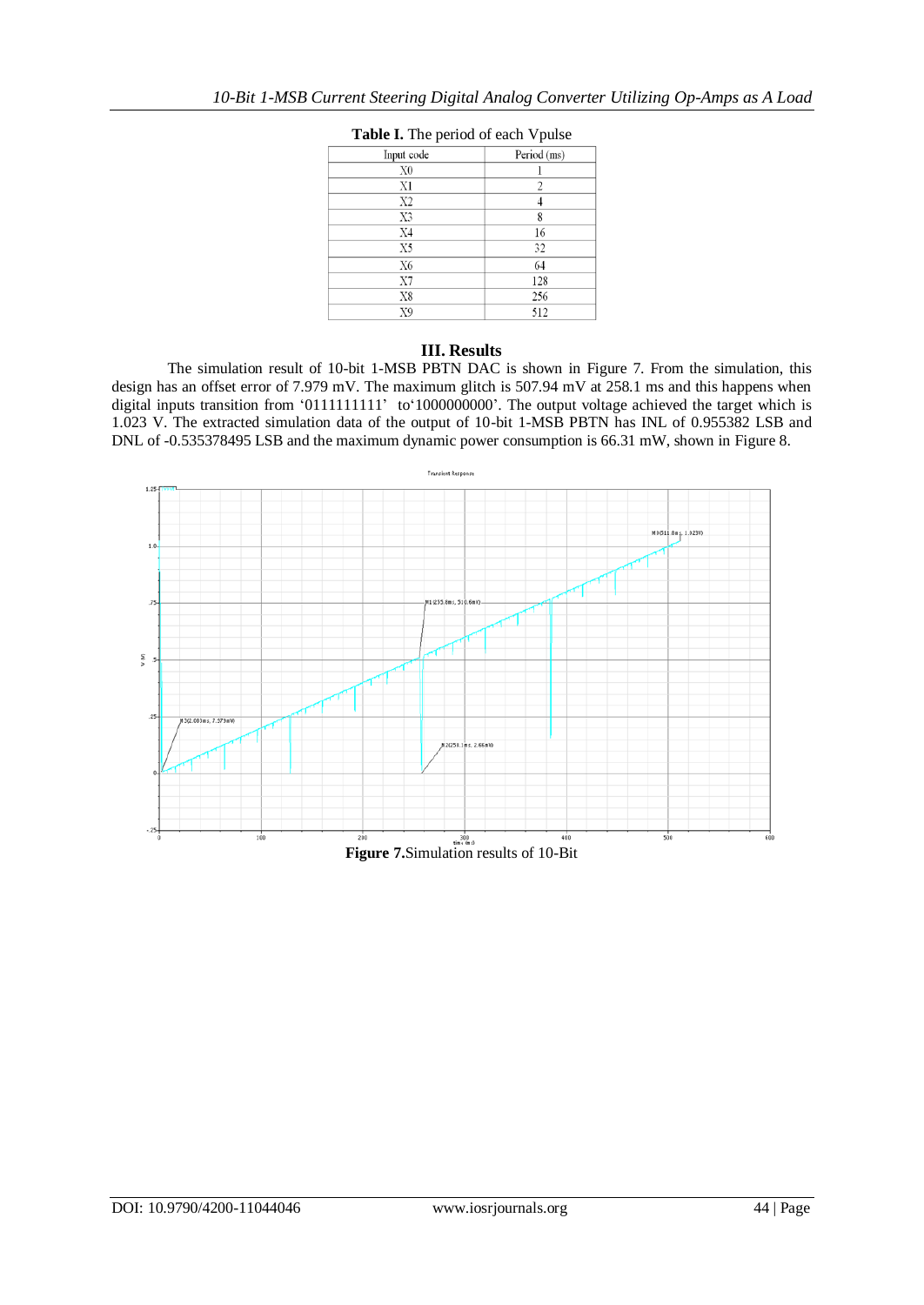

**Transient Response** 

**Figure 9.** Dynamic power consumption of 8-Bit PBTN DAC

The simulation results of both dynamic power consumption of two 8-bit 1-MSB PBTN DACs is shown in Table II and Figure 9(only DAC with op-amps is shown here) respectively. The 8-Bit DAC with op-amps achieved the maximum power consumption of 16.7mW versus the power consumption of 115.4 mWof the DAC with CCCS. The use of Op-amps achieved much lower power consumption as compared to CCCS with a difference of 98.7 mW or a reduction of about 86%.